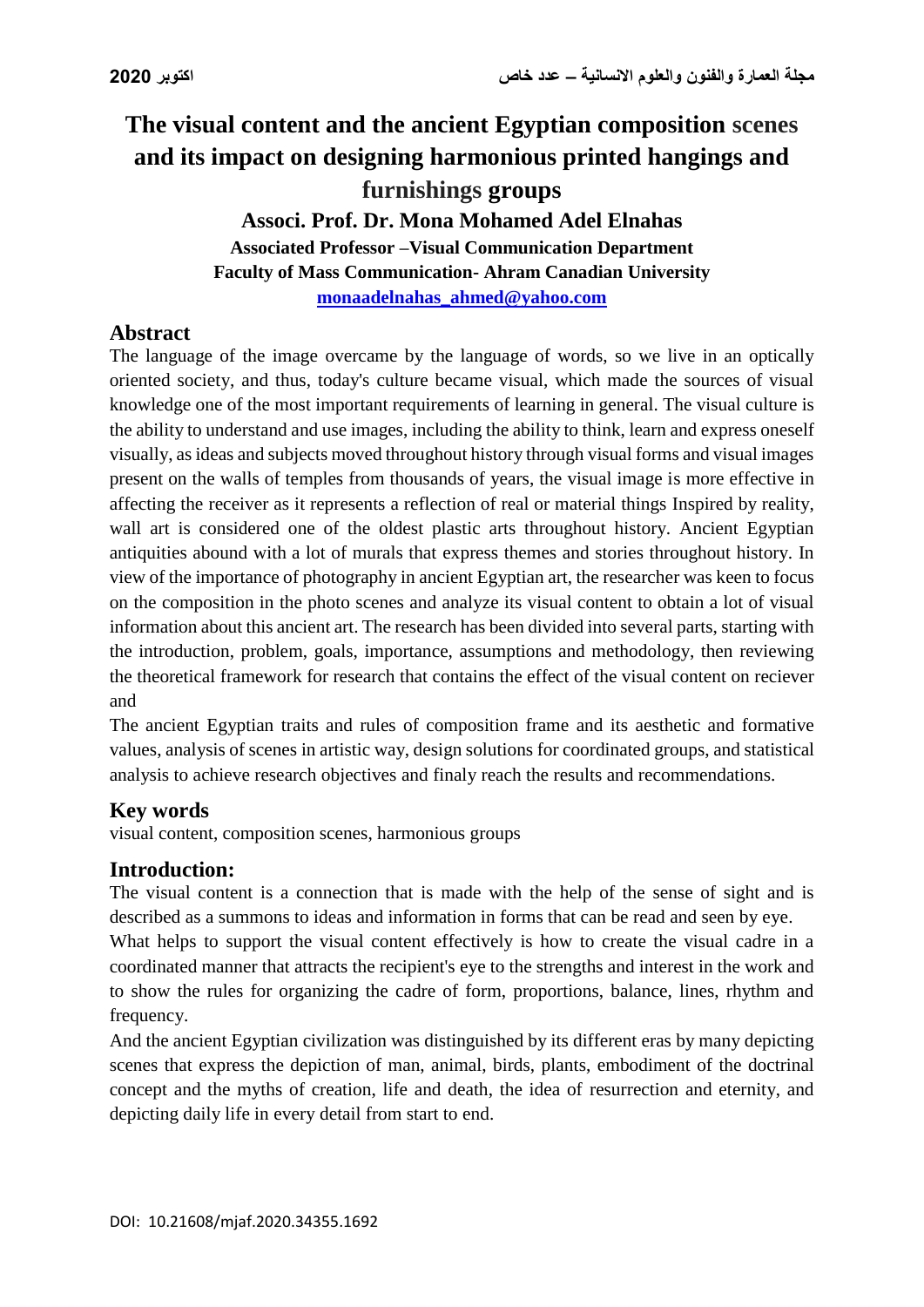From the foregoing, it is clear that the motive is to shed light in depth on the nature of the depicted scenes and how to form the cadre to express technically the spirit and characteristics of this ancient civilization.

#### **Research problem:**

1- A study of the visual content of the artwork and its effect on the recipient did not receive sufficient attention in the previous studies.

2- The technical analysis of the composition of the scenes depicted in ancient Egyptian art did not receive a large amount of extensive analytical study.

3- The foundations and rules for organizing the depicted scenes did not get enough study, whether taking into account proportions, dimensions and distribution areas to help in creating many harmonious groups.

#### **Research Aims:**

1- Study the art of visual communication and show its possibilities to communicate information visually to influence the recipient.

2- Technical analysis of a number of scenes depicted in ancient Egyptian art and showing its aesthetics and ingenuity in composition.

3- Creating designs suitable for the work of many harmonic groups bearing the character of artistic values of ancient Egyptian art.

### **Research Importance:**

1-The ancient Egyptian civilization is distinguished by its vitality and the intensity of its proximity to living forms in a manner consistent with what it was aiming for that suggests majesty and grandeur, which affects the recipient as a world that transcends the real world as the creativity of Egyptian art appeared in form, shade and color.

2- The role of the harmonious groups is not only a decoration, but is based on a potential expressive energy that is reflected in its spiritual influence through form and composition, and the meanings it contains of local and international cultural significance.

### **Research Hypotheses: The research assumes that**:

1- Study the artistic and plastic values to form scenes depicted in ancient Egyptian art, resulting in innovative designs for the work of many harmonious groups.

2- Attention to the visual content and its effect on the recipient creates an artistic eye capable of understanding and recognizing the visual messages stemming from the artwork.

### **Research Methodology**:

1- **Historical Method**: It includes the historical artistic study of the ancient Egyptian civilization

2- **Descriptive and analytical Method**: The research deals with study, description and analysis of a selection of graphic works of ancient Egyptian art throughout the ages.

3- **The Experimental Method**: it deals with the innovative aspect of the work of experiments, studies and technical and applied solutions derived from the study.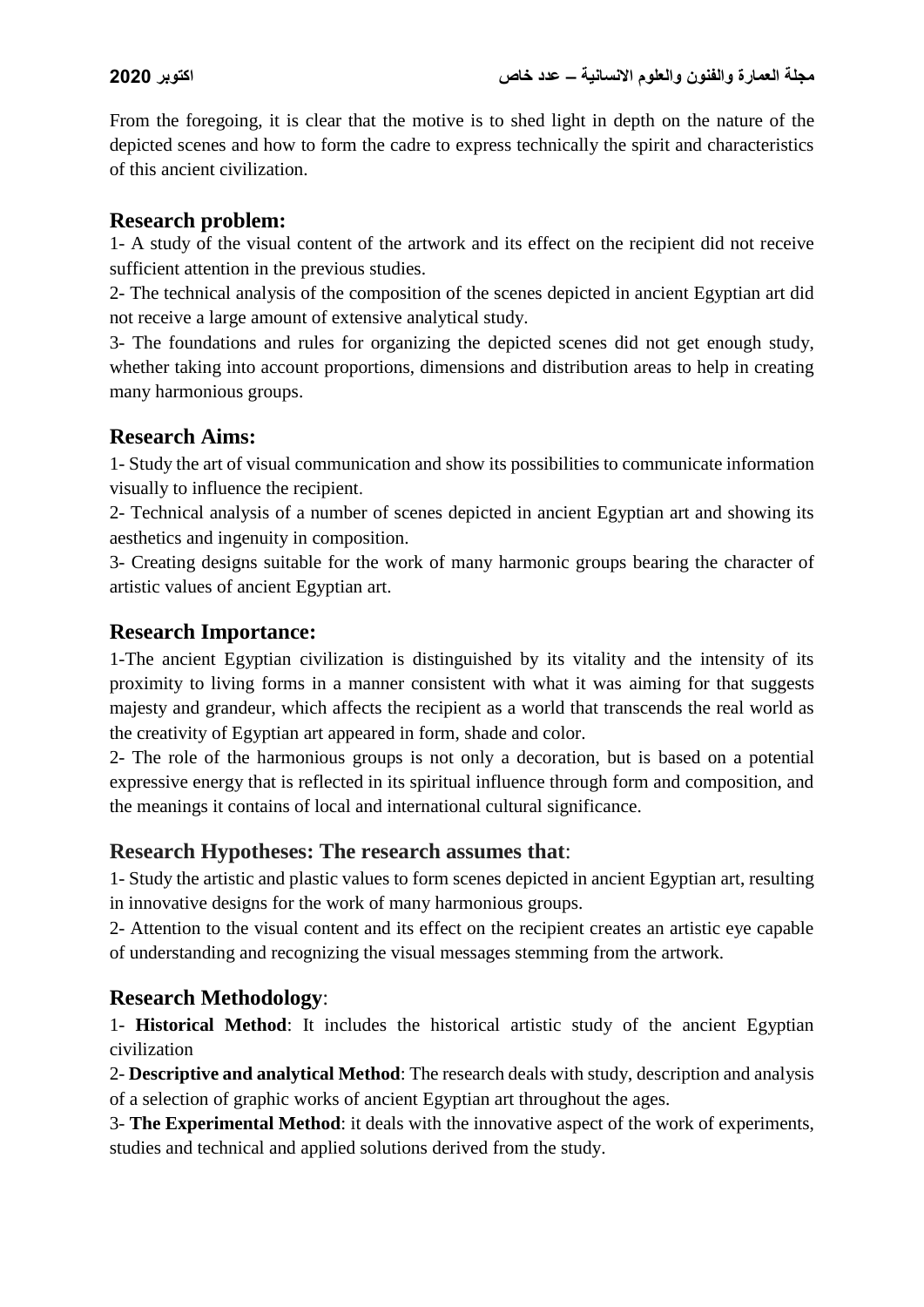4 - **The Statistical Method**: It includes a public opinion poll of specialists and experts in the field of textile printing design to ensure that the research objectives are achieved

## **Research Iimits:**

1- **Temporal Iimits**: the historical study of ancient Egyptian painting art from the era of the ancient state to the middle to the modern period (2780 BC-332 BC)

2- **Spatial Iimits**: a study of selections from ancient Egyptian painting and applied works done on designing harmonious groups within the Arab Republic of Egypt

#### 3- **Objective Iimits:**

- Study the value and impact of the visual content on the recipient

- The foundations and rules of composition scenes in the illuminated scenes of ancient Egyptian art.

#### **The concept of harmonious groups in the field of textile printing.- Creating designs inspired by ancient Egyptian art for harmonious collections.-** -statistical analysis.

## **The following is a presentation of one example design:**

**Design (4)**



## **Technical Analysis of Design (4):**

The design came with a number of individual scenes for a number of Pharaonic characters, and the scenes came with the features of the Pharaonic art of simplicity and clarity, as well as seriousness and reverence, as all scenes bear the characteristics of seriousness in standing and eye view and carry a lot of strength and prestige as the distribution of people came in The right or left of the cadre, to create a kind of diversity and rhythm, which confirms a lot of repetition and symmetry, and the distribution of shadow and light came to emphasize the appearance of the characters and their artistic movement, and the recruitment came containing the design as a wall hanging and deduction of part of it to appear in the cushions and Repeating parts of it in hanging curtains, and therefore the design was used in more than one form in more than one technical recruitment**.**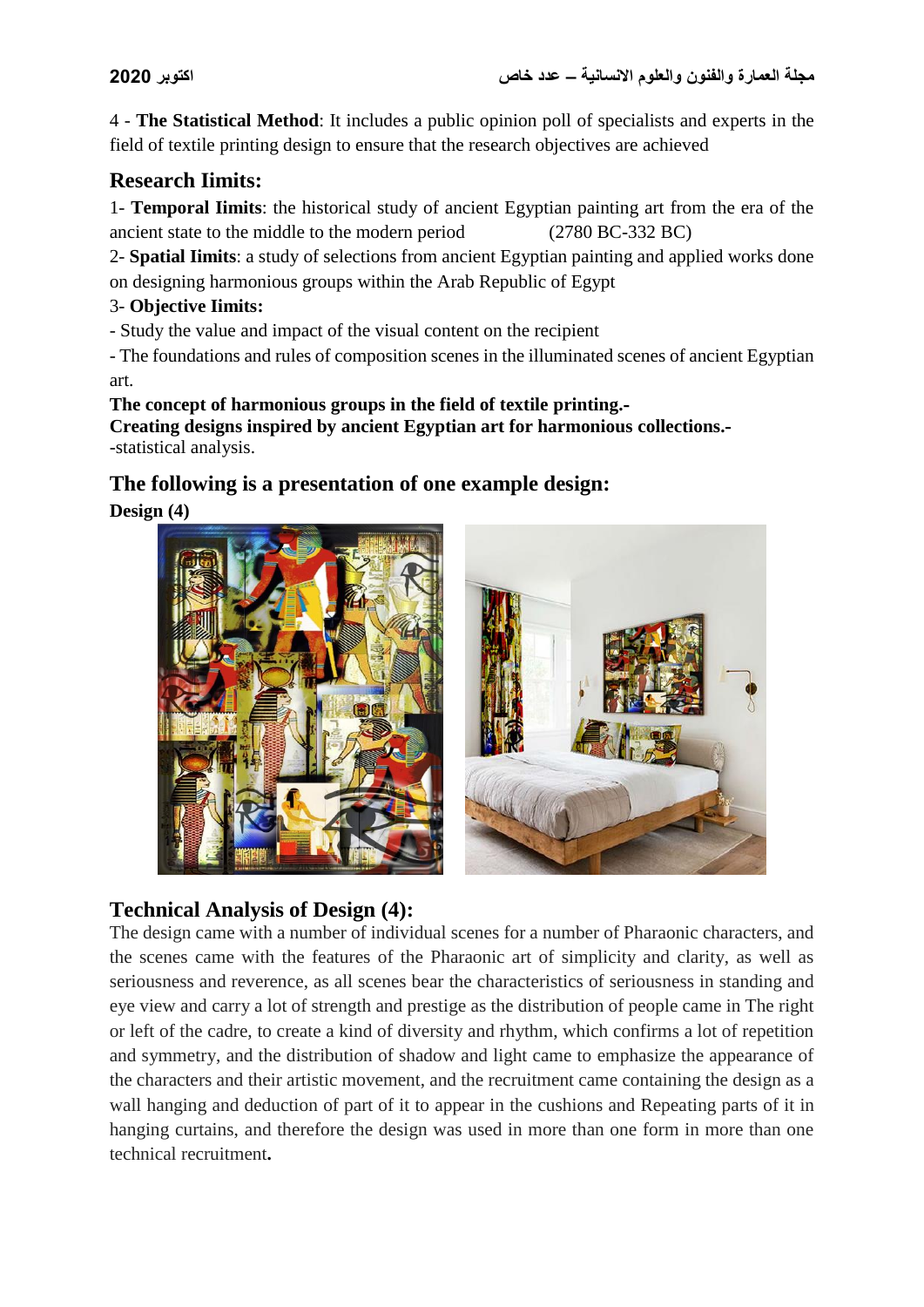## **Statistical Analysis:**

**The first axis: plastic elements of the designs and include the following criteria:**

- 1- The extent of the interconnection of the elements of designs
- 2- The extent of compatibility of color groups in designs
- 3- Clarity of balance in designs

4 - The effect of the aesthetic values of the Pharaonic scenes on the proposed designs



## **The second axis: the visual content within designs, and includes the following criteria:**

- 1- The role of composition in creating a visual impact on the recipient
- 2- The diversity in using the sizes of shots taken in the designs
- 3- The extent of consistency of the design and composition frame rules



## **The third axis: the utilization of the harmonious groups, and includes the following criteria**

- 1- Extent of benefit from the use of a harmonious group approach to employing designs
- 2- The designs are compatible with the proposed usage
- 3- Using graphic effects in designs